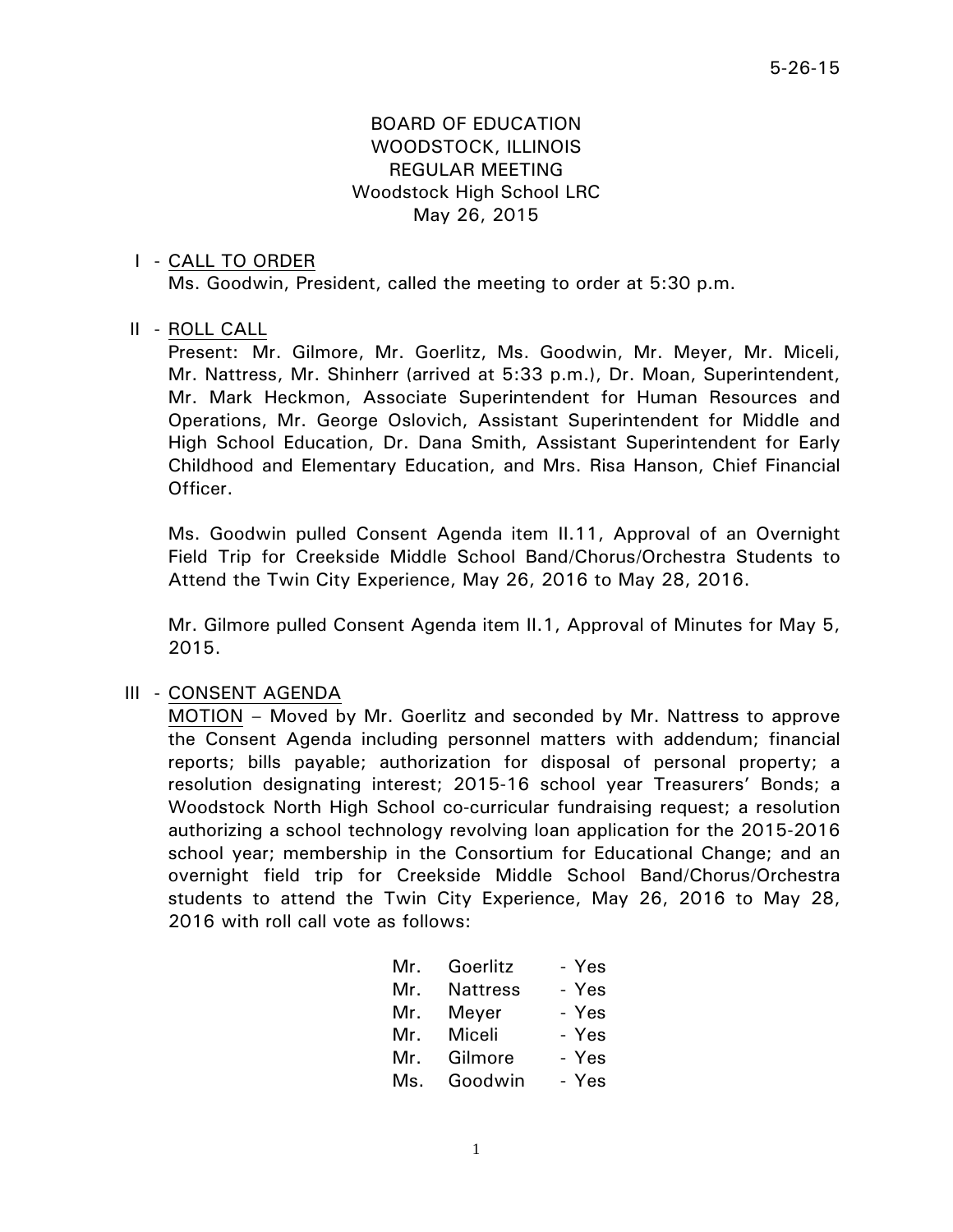Mr. Gilmore noted that he would abstain from voting on approval of the May 5, 2015 Minutes due to his absence from that meeting.

 MOTION – Moved by Mr. Meyer and seconded by Mr. Goerlitz to approve the May 5, 2015 Minutes, with roll call vote as follows:

| Mr. | Meyer           | - Yes     |
|-----|-----------------|-----------|
| Mr. | Goerlitz        | - Yes     |
| Mr. | <b>Nattress</b> | - Yes     |
|     | Mr. Shinherr    | - Yes     |
| Mr. | Miceli          | - Yes     |
| Mr. | Gilmore         | - Abstain |
| Ms. | Goodwin         | - Yes     |

- 1. Approval of Minutes
	- 1.1 Final Meeting of the Retiring Board of May 5, 2015
	- 1.2 Organizational Meeting of the New Board of May 5, 2015
	- 1.3 Closed Session of May 5, 2015

### 2. Approval of Routine Personnel Matters

#### Employment

Approve the employment of David Rose as Social Studies Teacher for the 2015-16 school year at a salary of \$42,079 \* (WHS/WNHS)

Approve the employment of Debbie Beattie in an additional position as Assistant Cross Country Coach for the 2015-2016 school year at a stipend of \$1,909. (CMS)

Approve the employment of Lisa Farina as Kids Club Associate for the 2014-2015 school year 5.5 hours per day, 5 days per week at \$10.23 per hour. (VDELC)

Approve the employment of Rikki Westman as Food Service Personnel for the 2015-2016 school year at 4 hours per day, 5 days per week, \$10.84 per hour. (WHS)

Approve the employment of Tressa Sharma in an additional position as Division Chair/Science for the 2015-2016 school year at a stipend of \$1,416. (WHS)

Approve the employment of Alyssa DiGuido in an additional position as PreK PLC Lead for the 2015-2016 school year at a stipend of \$1,000. (VDELC)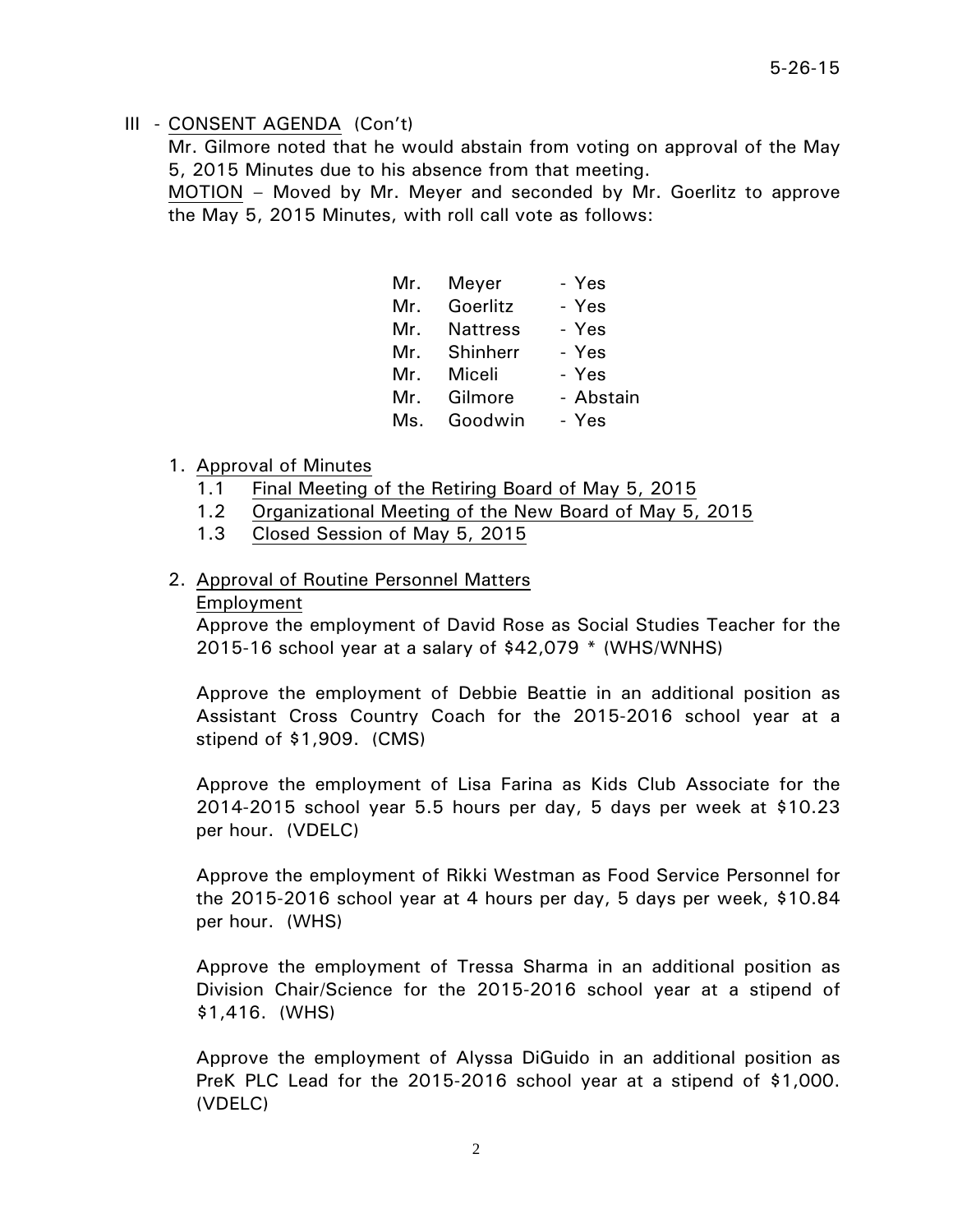## 2. Approval of Routine Personnel Matters (Con't)

Employment (Con't)

Approve the employment of the following individuals as Summer School Teachers for the Summer, 2015 session: Kari Aldridge, Laura Bianchi, Nancy Buckingham, Dawneen Connery, Katie Cook, Steve Cooper, Corinnea Dalman, Kelly Edge, Melissa Favata, Brad Fennessy, Natia Hong, Jessie Justice, Cory Knopik, Paige Kohley, Nicole Kunde, Jeanette Letmanski, John Liuzzi, Jen Malecke, Leslie McCormick, Kim McLaughlin, Jennifer Moskowitz, Lynn Mueffelmann, Maria Carmen Nava, Susan Oberman, Nuria Perez, Marla Peters, Brooke Piller, Carol Schnulle, Nikole Schulty, Nicole Silva, Joanne Sotiroff, Stephanie Tate, Lori Tillman, Kathy Wakitsch, Michelle Wentland, Therese Willecke and Debra Yarc. These individuals will submit timesheets and will be paid the Summer School, 2015 hourly rate for hours worked.

Approve the employment of Rebecca Goers for the Summer, 2015 Driver's Ed. Teacher and Driver's Ed. Administration duties. Rebecca will submit timesheets for hours worked and will be paid the Summer School, 2015 hourly rate for hours worked.

Approve the employment of the following individuals as Summer School Driver's Ed. Teachers for the Summer, 2015 session: Steve Beard, Kirk Benda, Jon Brown, Jay Fuller, John Oliveira, Matt Prill, Nick Rago, Matt Roark, Darren Spear and Steve R. Thompson. These individuals will submit timesheets and will be paid the Summer School, 2015 hourly rate for hours worked.

Approve the employment of the following individuals as Summer School Speech/Language Pathologists: Elizabeth Donato, Karlene Dziukala, Allison Neff, Burgundy Rowe, Linda Schwarz, Blake Self and Heather Zorn. These individuals will submit timesheets and will be paid the Summer School, 2015 hourly rate for hours worked.

Approve the employment of Chris Fiorito as Vision Itinerant for the Summer School, 2015 session. Chris will submit timesheets and will be paid the Summer School, 2015 hourly rate for hours worked.

Approve the employment of Deb Ducommun and Nora Porrovecchio as Occupational Therapists for the Summer School, 2015 session. They will submit timesheets and will be paid the Summer School, 2015 hourly rate for hours worked.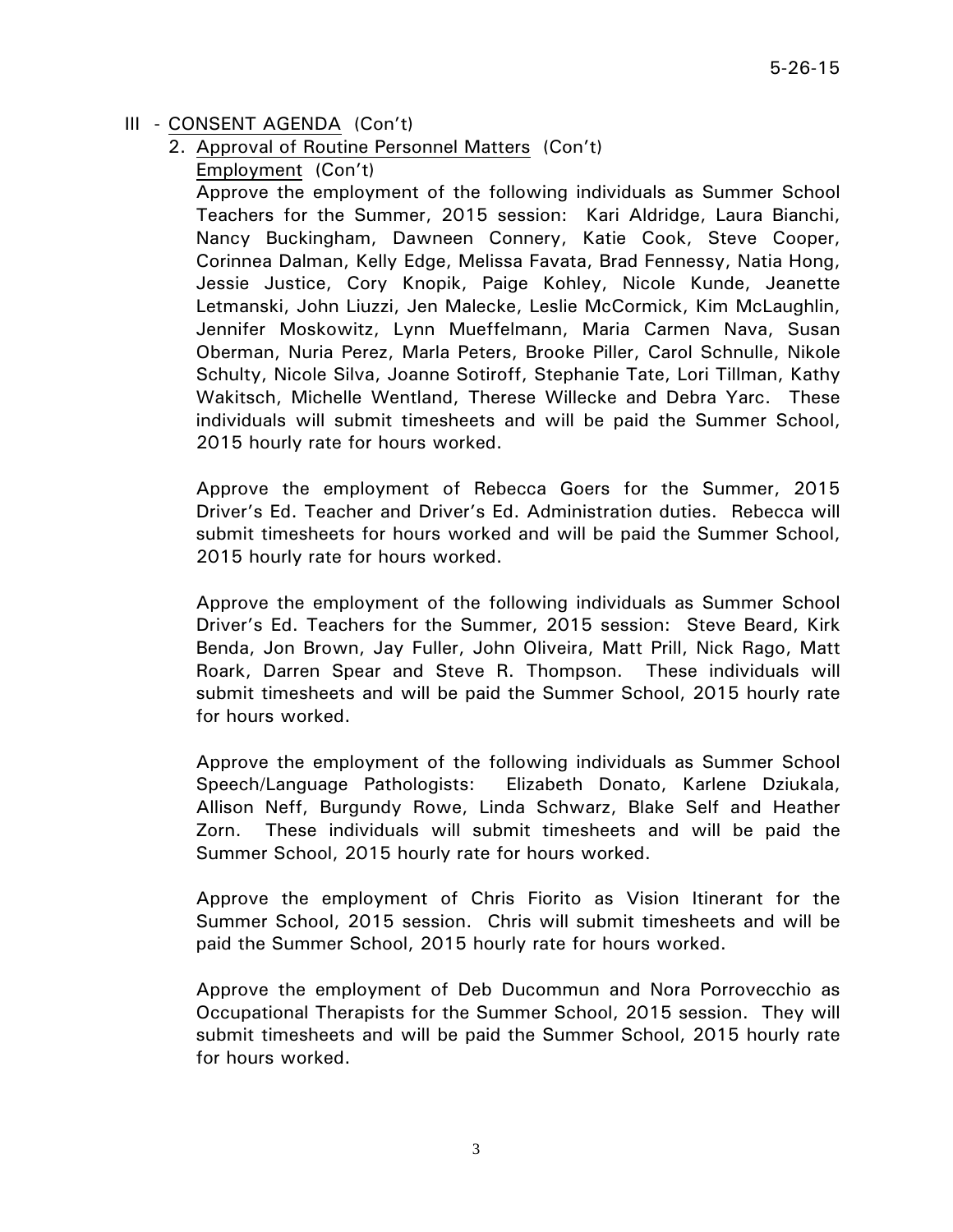2. Approval of Routine Personnel Matters (Con't)

Employment (Con't)

Approve the employment of Kathy Sund as a Physical Therapist for the Summer School, 2015 session. Kathy will submit timesheets and will be paid the Summer School, 2015 hourly rate for hours worked.

Approve the employment of Kelly Fritz, Christine Hardin and Dawn O'Herron as Nurses for the Summer School 2015 session. They will submit timesheets and will be paid the Summer School, 2015 hourly rate for hours worked.

Approve the employment of the following individuals as Summer School Associates for the Summer, 2015 session. They will submit timesheets for hours worked and will be paid their regular hourly rate: Karen Allen, Mariela Avila, Wendy Barreca, Christine Blackman, Stacy Bolda, Dawn Brohammer, Lori Brown, Erin Burns, Julie Burr, Candace Butler, Martha Carranza, Sonia Carreno, Christina Cochrane, Karen Dalman, Nick Damiano, Barbara Danylak, Denise Donahue, Christine Duncan, Marie Durbin, Melissa Ernest, Beth Flannery, Mireya Flores, Jill Foley, Rosemary Fulgenzi, Maria Godines, Jacqueline Hagenow, Gretchen Harding, Jackie Harrington, Jessica Hawkinson, Makaila House, Olivia Islas, Elyse Klabunde, Kim Knutson, Robyn Krejchant, Sherri Krzciuk, Keith Kulpinski, Richelle Lagerstron, Adelita Logan, Jennifer Mathis, Cindy Mellinger, Vanessa Mendoza, Carlene Mick, Nicole Morris, Esther Nunez, Linda O'Brien, Jenny Olszewski, Brenda Ortiz, Constance Owcarz, Jen Owcarz, Molly Parker, Jill Rago, Dawn Raisor, Michelle Reuter, Kristin Rosio, Mary Saladin, Jesica Santillan, Melissa Sarelas, Maria Segura, Kim Shields, Cheryl Spanbauer, Crystal Squires, Suzanne Stumpff, Sherry Tietjen, Dara Turnball, Joanne Ventouras, Michael Vorderer, Lucina Whitney, Sandra Wright and Melanie Zieman.

Approve the employment of the following individuals as Summer School Associates for the Summer, 2015 session. They will submit timesheets for hours worked and will be paid \$10.74 per hour: Kathy Schweder and Shannon Scott.

Approve the employment of the following individuals as Summer School Associates for the Summer, 2015 session. They will submit timesheets for hours worked and will be paid \$12.53 per hour: Joanna Bacon, Miriam Berg, Meg Coleman, Katherine Flood, Courtney Heeren, Julie Joslyn, Shari Manke, Tiffany Mondek, Alyssa O'Donnell and Amy Varys.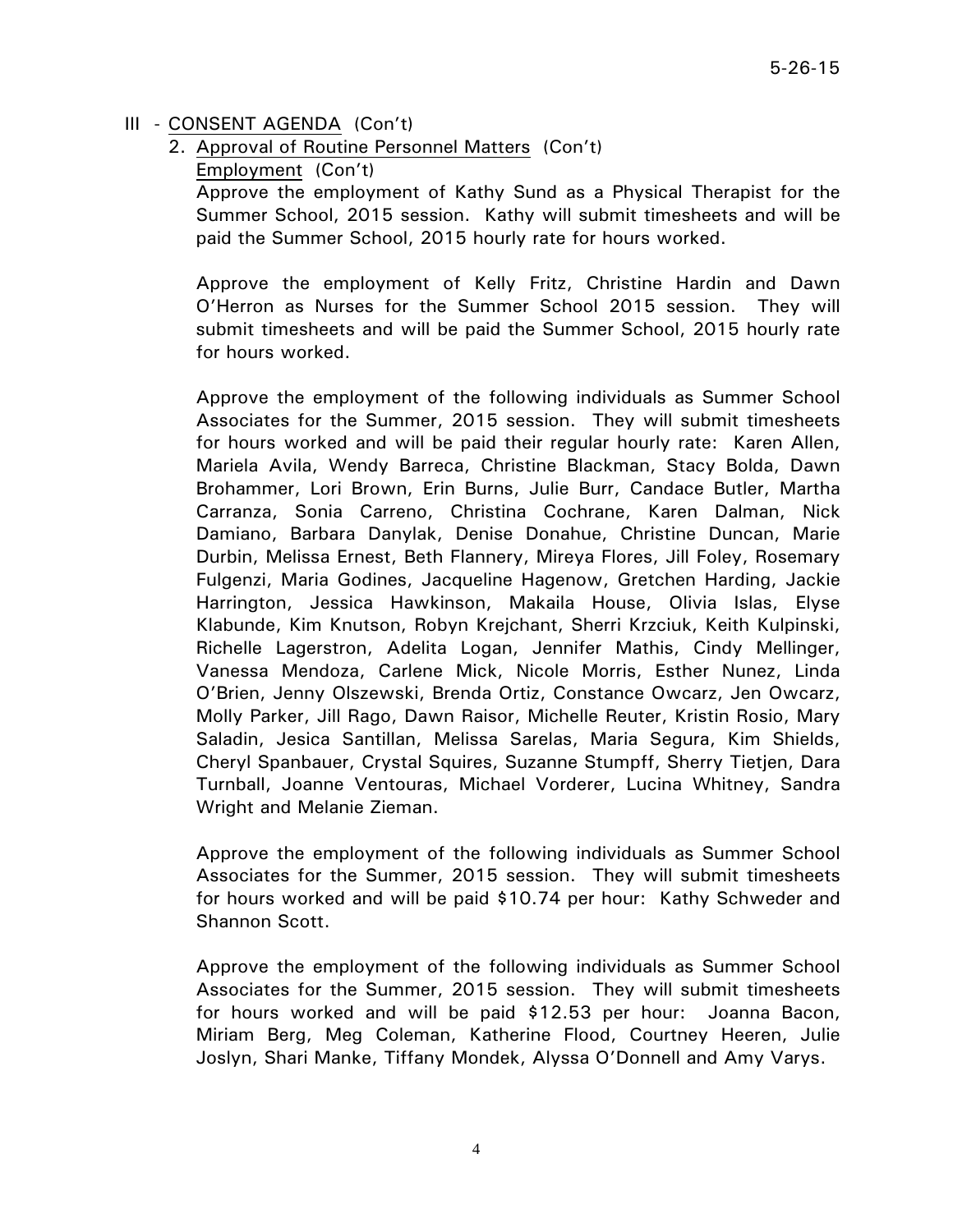2. Approval of Routine Personnel Matters (Con't) Employment (Con't) Approve the employment of Kristen Sauber in an additional position as K-5 Literacy CAS for the 2015-2016 school year at a stipend of \$3,673. (District)

Approve the employment of the following Clay Academy Special Ed. Teachers for extended year (Summer, 2015) employment: Lauren Hagan, Brittany Hall, Trevor Mack, Dave Riesen, Travis Mohr, Emily Pemrick-Chomor and Theresa Gray-Pedersen.

Approve the employment of Kathryn Steger, Clay Social Worker, for extended year (Summer, 2015) employment.

Approve the employment of Dawn O'Herron, Clay School Nurse, for extended year (Summer, 2015) employment.

Approve the employment of Elizabeth Donato as Speech/Language Pathologist for the summer of 2015 at Clay Academy. Elizabeth will submit timesheets for the hours worked and will be paid the Summer, 2015 hourly rate.

Approve the employment of the following Clay Academy Special Ed. Associates for Summer, 2015 employment: Michelle Wirth, Christine Pierce, Rachel Baier, Hollie Grossman, Mary Welzen, Jennifer Winter, Denise Albright and Ellen Bacher. They will submit timesheets and will be paid their regular hourly rate for the hours worked.

Approve the employment of Angela Trevino and Kimberly Thomas as Special Ed. Associates for the 2015 summer school session. They will submit timesheets for the hours worked and will be paid their regular hourly rate.

Approve the employment of Maggie Dhom as Speech/Language Pathologist for the 2015 summer school session. She will submit timesheets for the hours worked and will be paid the summer, 2015 hourly rate.

### Other

Approve the transfer of Richard Stiles to the position as Band Teacher at Woodstock High School for the 2015-2016 school year.

Approve the transfer of Patti Williams to a position as Special Ed. Curriculum Facilitator for the 2015-2016 school year. (District)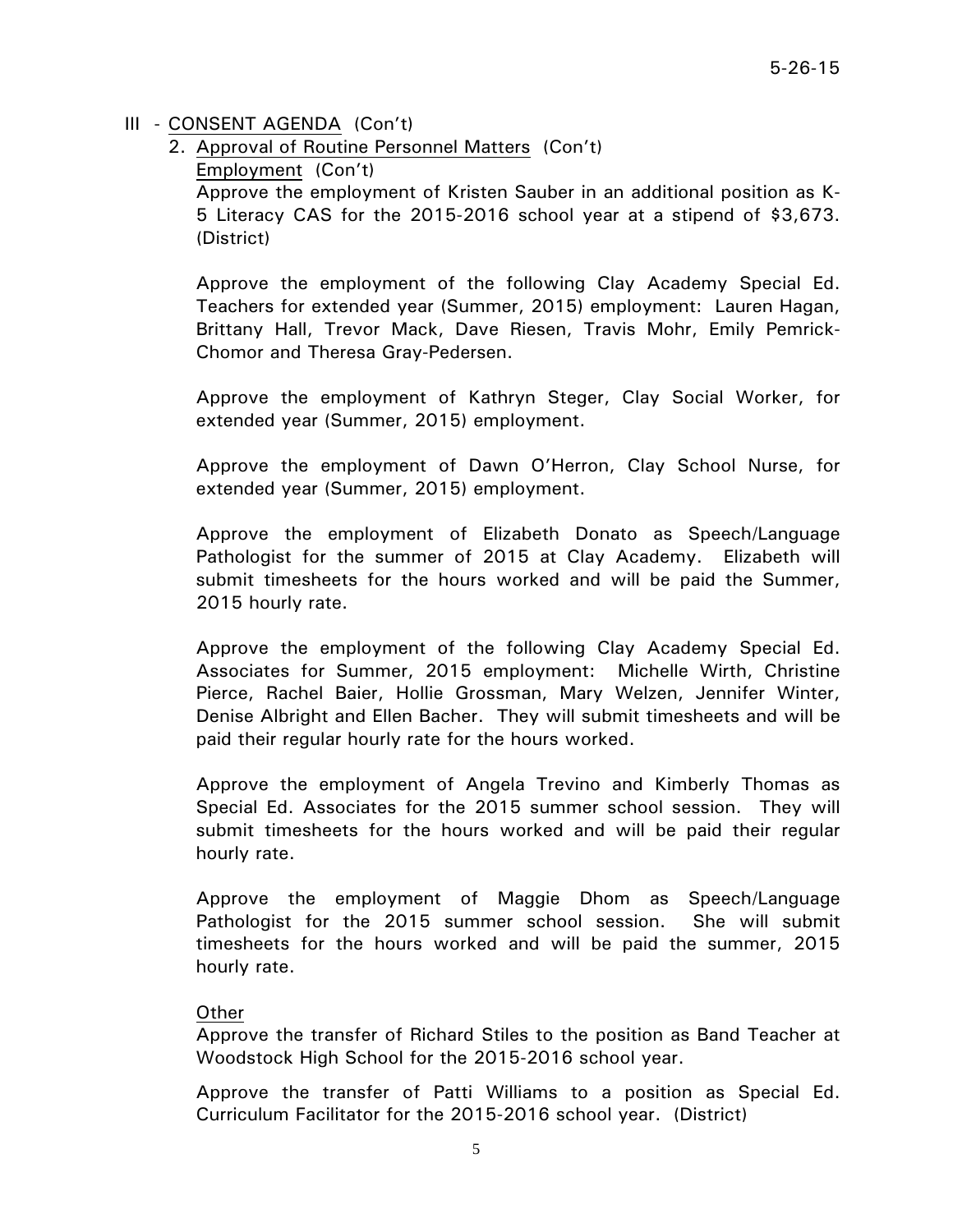2. Approval of Routine Personnel Matters (Con't)

Other (Con't)

Approve an increase in contract days for Julie Jennett for the 2015-2016 school year to 218 days per year. (District – Spec. Ed. Coordinator)

Approve the transfer of Norma Vilches to a position as Kids Club Associate and increase her work year to twelve months. (MEES)

Approve the transfer of Tammy Stinger to a position as Food Service Personnel at 6 hours per day, 5 days per week for the 2015-2016 school year. (PWE)

Approve a change in status from Division Chair to Assistant Division Chair/Science for Peter Hansen for the 2015-2016 school year at a stipend of \$1,416. (WHS)

Approve the transfer of Lori Tillman to a position as PreK Teacher for the 2015-2016 school year. (VDELC)

Correct the records to show that Susan Picton, Deborah Barnhill, Katherine Palek and Linda Eddy will each be paid an hourly rate of \$10.74 for 2015 Summer School Food Service hours submitted on timesheets; Patricia Wilson will be paid an hourly rate of \$11.50 for 2015 Summer School Food Service Supervisor hours.

Approve the reclassification of positions from Route Driver to Sub Driver for Amy Piquette for the 2014-2015 school year. (Transp.)

Approve a change in hours for Saira Chohau in her position as Route Driver for the 2014-2015 school year to 5 hours per day, 5 days per week. (Transp.)

Approve the transfer of Kiera Parpart to a position as 2nd Grade Dual Language (English) Teacher for the 2015-2016 school year. (MEES)

Approve the termination of employment of Derrik Lander effective June 30, 2015. (District – Network Specialist)

Correct the records to show Julie Dahlin is resigning from the position of "B" Volleyball Coach (not Assistant Track Coach) effective the end of the 2014-2015 school year. (NWMS)

Approve the termination of employment of Deandra Keyes, effective May 18, 2015. (V. DZ – Kids Club)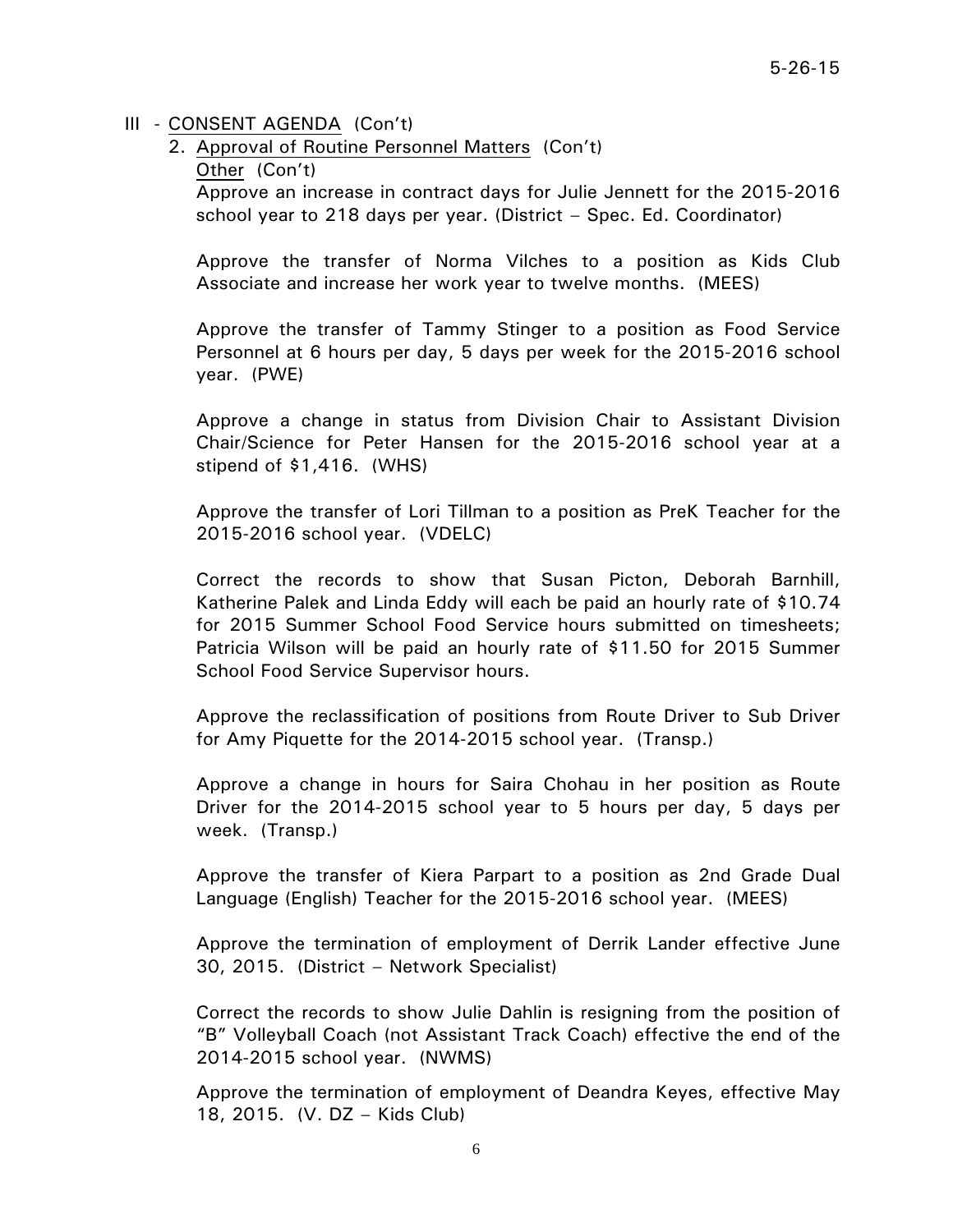2. Approval of Routine Personnel Matters (Con't)

#### Other (Con't)

Approve the transfer of Mary Saladin to a position as Special Ed. Associate for the 2015-2016 school year at 6 hours per day, 5 days per week. (OES)

Note the records to show that Suzanne Stumpff will not be employed as an Associate in the summer, 2015 summer school session.

Correct the records to note that Stacy Bolda will be employed as a Nurse in the summer, 2015 summer school session rather than as an Associate. She will submit timesheets and will be paid her regular hourly rate for the hours worked.

#### Resignation

Approve the resignation of Julie Dahlin from the stipend position of Assistant Track Coach only, effective the end of the 2014-2015 school year. (NWMS)

Approve the resignation of Kelly Healless from the stipend position of Assistant Track Coach only, effective the end of the 2014-2015 school year. (NWMS)

Approve the retirement of Mary Schlichting, effective the end of the 2014-2015 school year. (GWE-School Social Worker)

Approve the retirement of Marla Cherry, effective the end of the 2018- 2019 school year. (GWE-Teacher)

Approve the resignation of Barbara Danylak, effective June 30, 2015. (PWE – Spec. Ed. 1:1 Assoc.)

Approve the resignation of Jerry Miceli effective the end of the 2014- 2105 school year. (WNHS-Assistant Football Coach)

Approve the resignation of Katherine Clark-Keene, effective the end of the 2014-2015 school year. (OES- Spec. Ed.)

Approve the resignation of Chelsea Baird, effective the end of the 2014- 2015 school year. (CMS – Student Svcs. Facilitator)

Approve the retirement of Risa Hanson, effective the end of the 2018- 2019 school year. (District – CFO)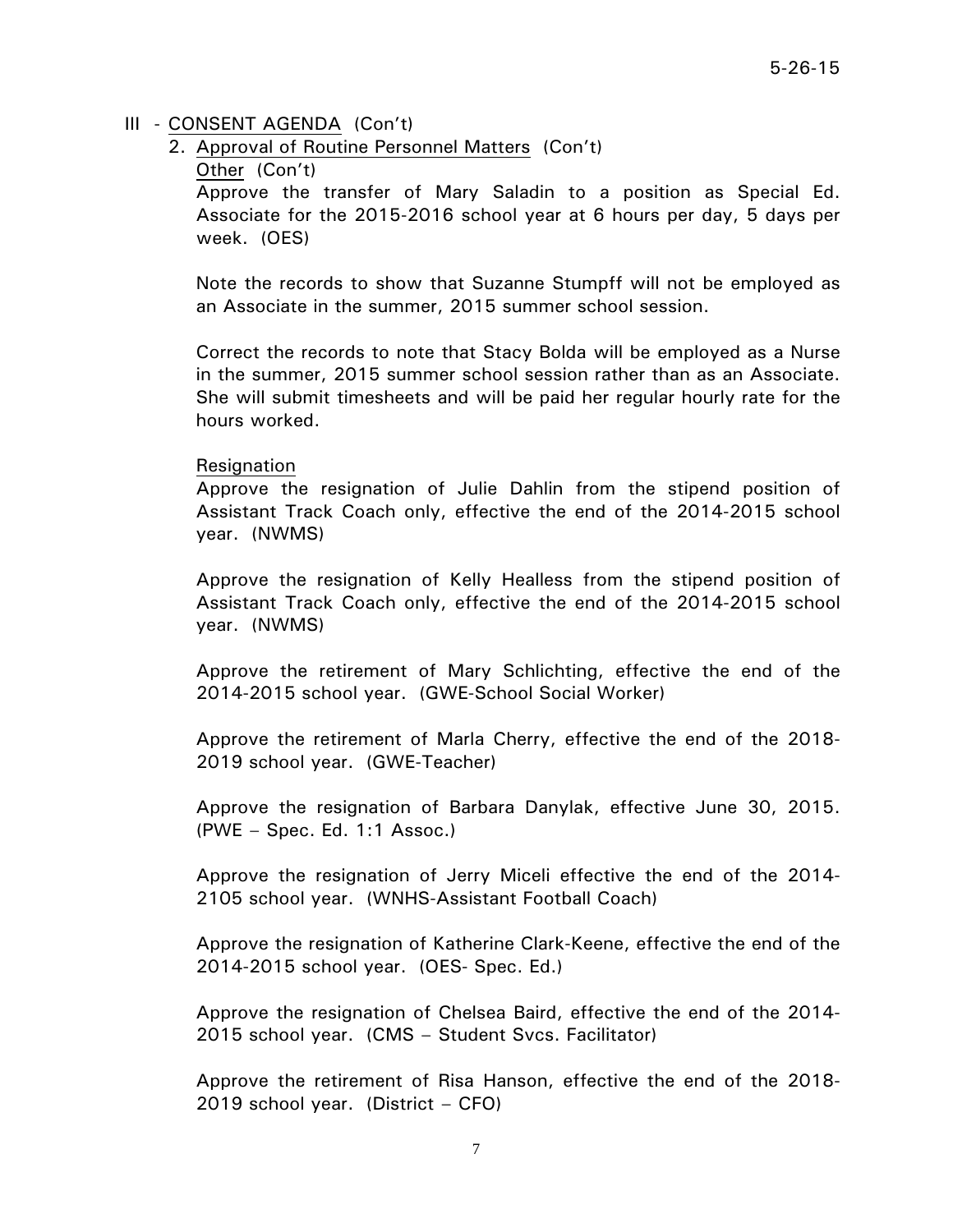2. Approval of Routine Personnel Matters (Con't)

Resignation (Con't)

Approve the resignation of Katherine Headley, effective the end of the 2014-2015 school year. (WHS – Academy of Changes Assoc.)

Approve the resignation of Rebecca Vasquez, effective May 27, 2015. (PWE – Spec. Ed. 1:1 Assoc.)

Approve the retirement of Valerie St. Marie, effective the end of the 2014-2015 school year. (Clay – Spec. Ed. Assoc.)

Approve the resignation of Jeremiah Justice, effective May 27, 2015. (WNHS – Job Coach)

### Leave of Absence

Approve a leave of absence under FMLA for Mike Polanzi from a start date of May 7, 2015, and for an anticipated twelve (12) weeks thereafter, using available paid sick, personal and vacation days concurrently until exhausted, with any balance of the leave unpaid. (District – Maintenance)

Approve a leave of absence for Janice Cooney from May 11, 2015 and through the remainder of the 2014-2015 school year, using available paid sick leave days until exhausted, with any balance of the leave unpaid.

Approve a full year of unpaid leave for Ms. Cooney for the 2015-2016 school year. (Transp. – Bus Assoc.)

Approve a leave of absence under FMLA for Randy Redemske from a start date of June 29, 2015 and for an anticipated 6-8 weeks thereafter, using available paid sick leave days concurrently until exhausted, with any balance of the leave unpaid. (WHS – 1st Shift Custodian)

### 3. Approval of Financial Reports

- 3.1 Treasurer's Report
- 3.2 Investment Report
- 3.3 Budget Summary Report
- 4. Approval of Bills Payable
- 5. Authorization for Disposal of Personal Property (On File)
- 6. Approval of a Resolution Designating Interest (On File)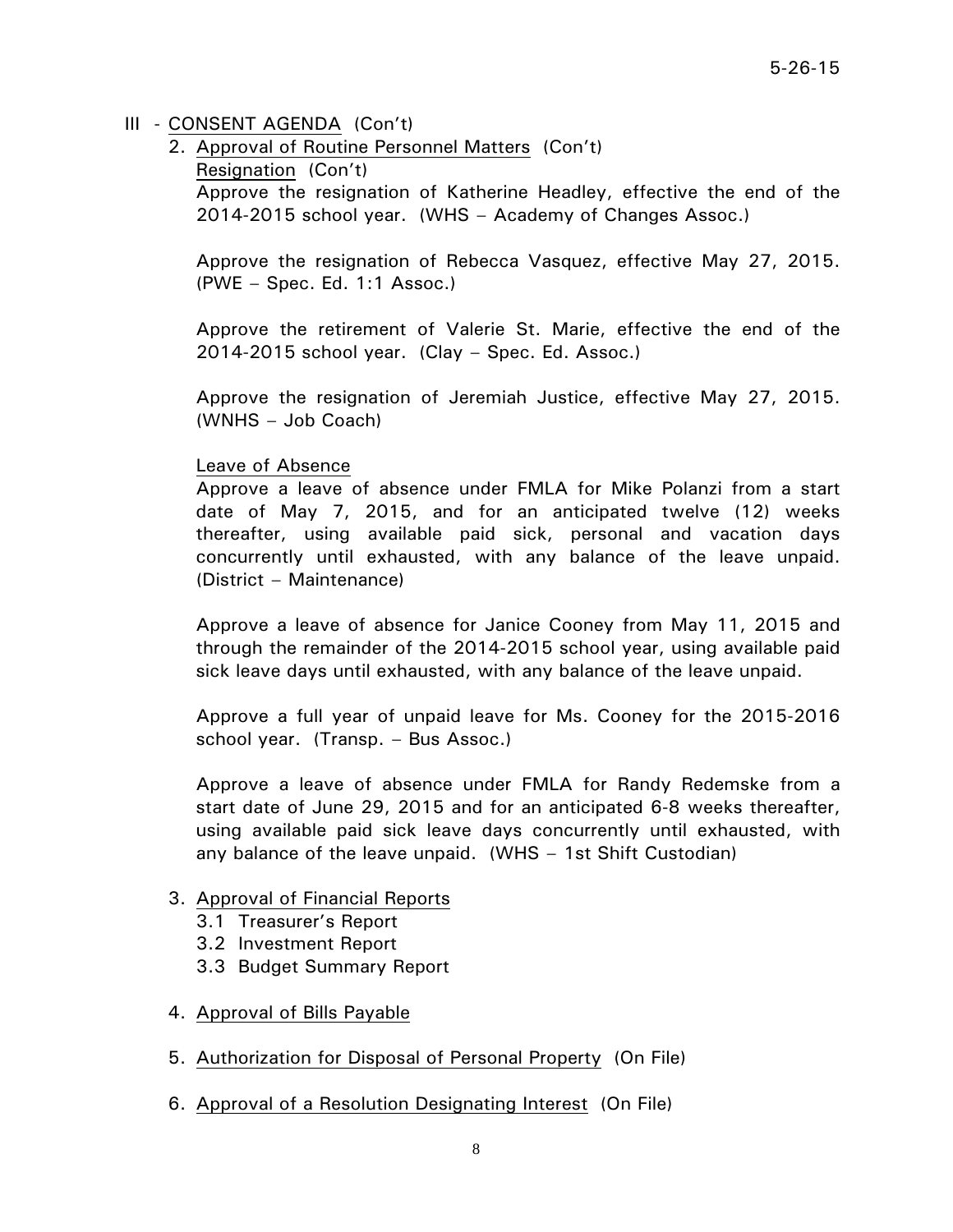- III CONSENT AGENDA (Con't)
	- 7. Approval of 2015-16 School Year Treasurers' Bonds (On File)
	- 8. Approval of a Woodstock North High School Co-Curricular Fundraising Request (On File)
	- 9. Approval of a Resolution Authorizing a School Technology Revolving Loan Application for the 2015-2016 School Year (On File)
	- 10. Approval of Membership in the Consortium for Educational Change

(On File)

## IV - RECOGNITION

1. JC Wise, Inductee into the Illinois Golf Coaches Hall of Fame

**JC Wise's** coaching abilities, activities on and off the golf course, and his dedication to providing professional development for other coaches and players around the state, have earned him induction into the Illinois Golf Coaches Hall of Fame. Coach Wise received this honor during a dinner and ceremony on May 15, 2015 in Bloomington.

MOTION – Moved by Mr. Nattress and seconded by Mr. Gilmore to introduce the following resolution: WHEREAS, the Board of Education of Woodstock Community Unit School District 200 wishes to recognize the contributions of these individuals, and WHEREAS, District 200 has benefited as a result of these accomplishments; NOW THEREFORE BE IT RESOLVED, that the Board of Education of Woodstock Community Unit School District 200 hereby bestows special recognition and a certificate of achievement on behalf of the citizens of the District, with roll call vote as follows:

| Mr. |          | - Yes                          |
|-----|----------|--------------------------------|
| Mr. | Gilmore  | - Yes                          |
|     |          | - Yes                          |
| Mr. | Goerlitz | - Yes                          |
| Mr. | Miceli   | - Yes                          |
|     | Shinherr | - Yes                          |
| Ms. | Goodwin  | - Yes                          |
|     |          | Nattress<br>Mr. Meyer<br>Mr. L |

## V - COMMUNICATIONS

There were no public, staff or Board communications.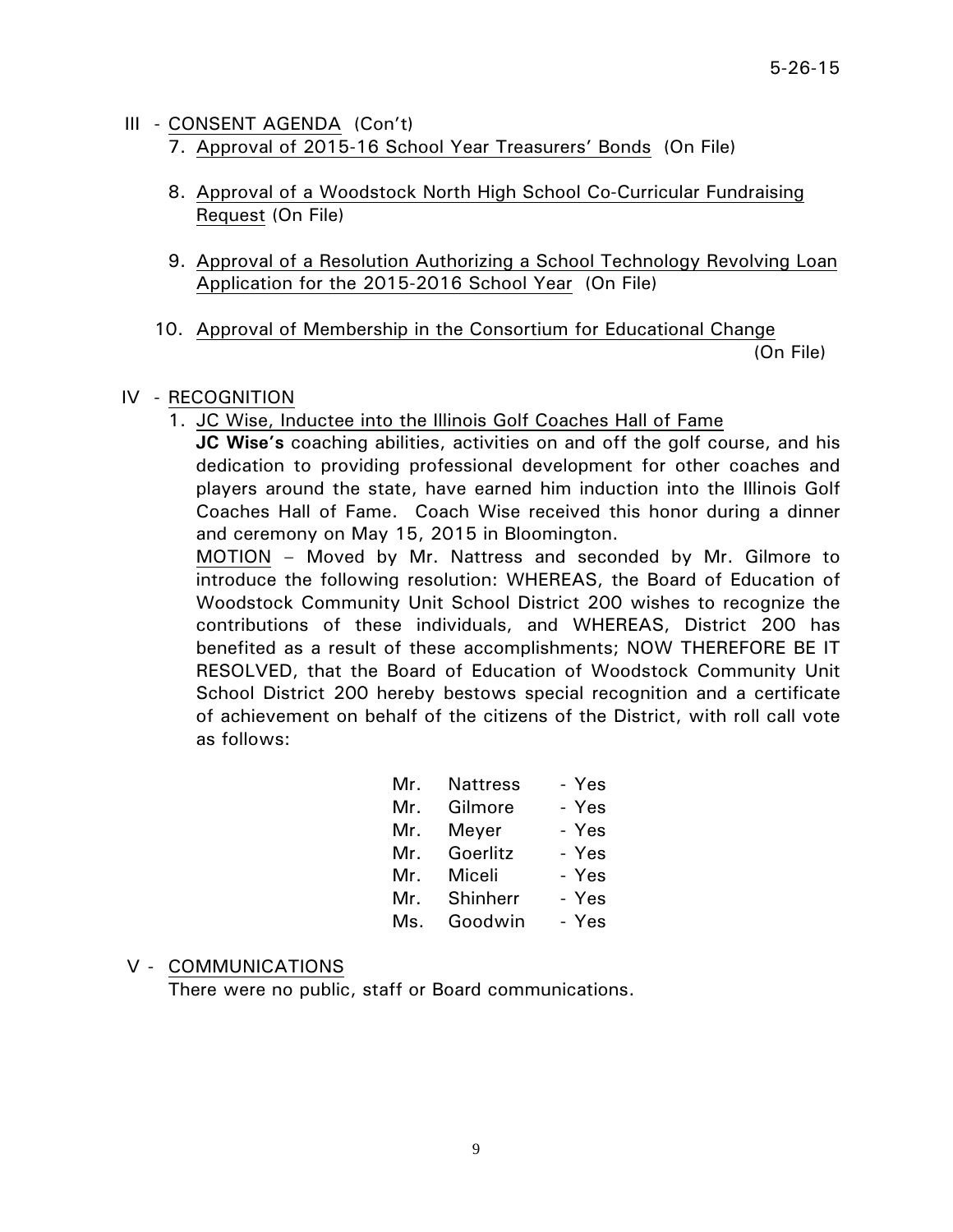## VI - SUPERINTENDENT'S REPORT

1. Dr. Moan informed the Board that the Strategic Planning Committee held a full day data retreat earlier in the day. Administration spent the morning presenting information regarding the current state of the district and the committee spent the remainder of the day discussing the presentation data.

### VII - UNFINISHED BUSINESS

There was no unfinished business.

### VIII - NEW BUSINESS

1. Consideration of Bids

This item was included on the agenda so the Board could consider approving the 2015-16 Paper & Envelopes bid and the 2015-2017 Recycling & Waste Services bid.

1.1 2015-2016 Paper and Envelopes

MOTION – Moved by Mr. Gilmore and seconded by Mr. Goerlitz to approve the 2015-16 Paper & Envelopes bid to Midland Paper for \$76,944.31, and Staples for \$1,150.50, with roll call vote as follows: (On File)

|     |                 | - Yes              |
|-----|-----------------|--------------------|
| Mr. | Goerlitz        | - Yes              |
| Mr. | Meyer           | - Yes              |
|     | Shinherr        | - Yes              |
| Mr. | Miceli          | - Yes              |
| Mr. | <b>Nattress</b> | - Yes              |
| Ms. | Goodwin         | - Yes              |
|     |                 | Mr. Gilmore<br>Mr. |

## 1.2 2015-2017 Recycling and Waste Services

 MOTION – Moved by Mr. Gilmore and seconded by Mr. Nattress to approve the 2015-2017 Recycling and Waste Services bid to Groot Industries, Inc. for a weekly cost of \$619.96, with roll call vote as follows: (On File)

| Mr.   | Gilmore         | - Yes |
|-------|-----------------|-------|
| Mr.   | <b>Nattress</b> | - Yes |
| Mr.   | Meyer           | - Yes |
| Mr.   | Miceli          | - Yes |
| Mr. I | Shinherr        | - Yes |
| Mr.   | Goerlitz        | - Yes |
| Ms.   | Goodwin         | - Yes |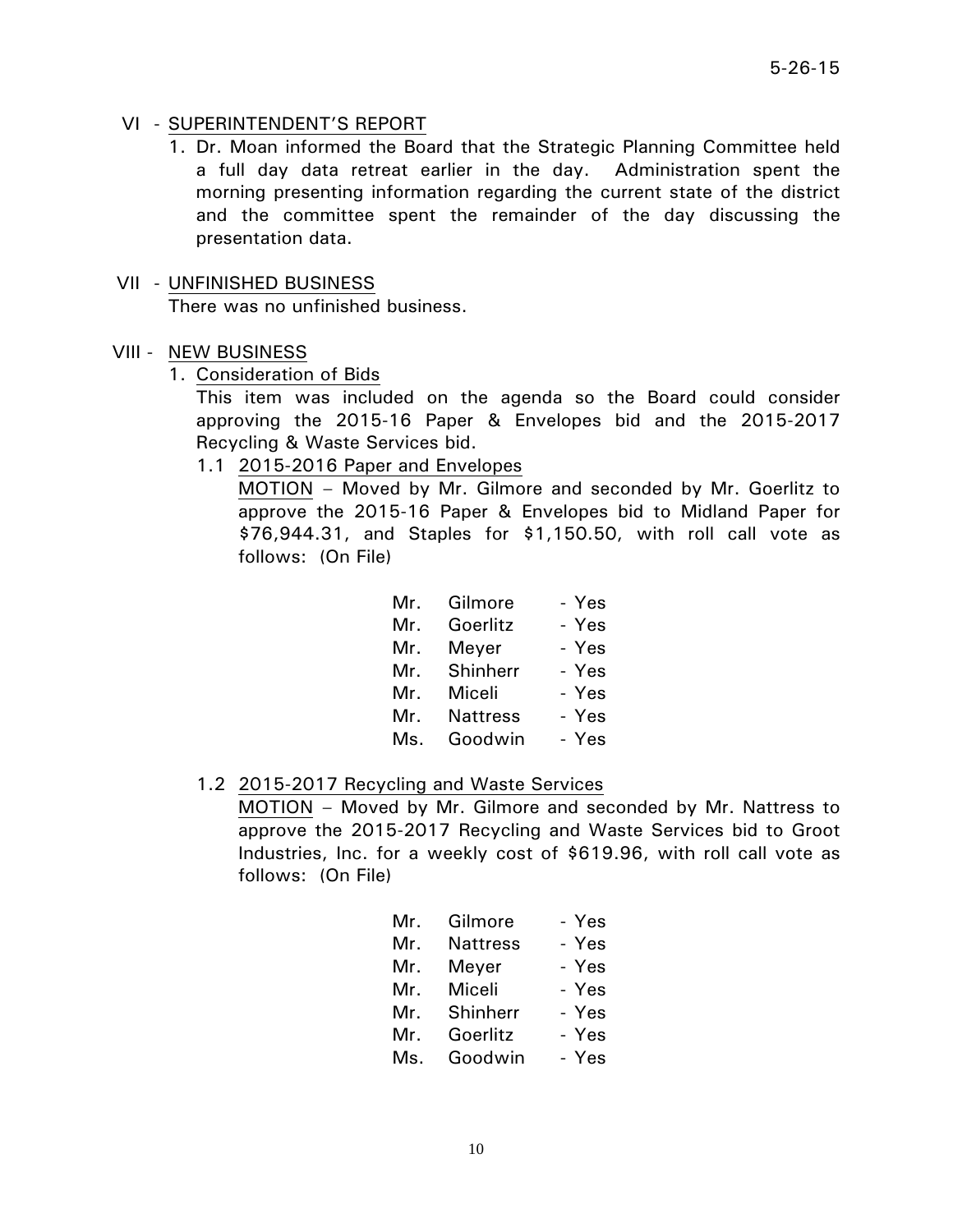## VIII - NEW BUSINESS (Con't)

2. Adoption of a Resolution Calling a Public Hearing Concerning the Intent of the Board of Education to Authorize an Interfund Transfer

This item was included on the agenda so the Board could approve a resolution calling a public hearing concerning the intent of the Board to authorize a permanent, interfund transfer from the Transportation Fund to the Educational Fund and the Operations & Maintenance Fund.

 Chief Financial Officer Risa Hanson explained that the 2014-2015 budget included funds for a permanent, interfund transfer from the Transportation Fund to the Educational Fund and the Operations & Maintenance (O&M) Fund in order to balance these funds' budget and prevent deficit spending. Consequently, administration recommended that \$260,552 be transferred to the Educational Fund and that \$500,000 be transferred to the O&M Fund. In addition, administration recommended that the Board approve holding a public hearing at the regularly scheduled June 16, 2015 Board meeting.

MOTION – Moved by Mr. Meyer and seconded by Mr. Nattress to waive the reading of and approve the resolution calling a public hearing concerning the intent of the Board of Education of Community Unit School District Number 200, McHenry County, Illinois, to authorize a \$260,552 transfer from the Transportation Fund to the Educational Fund and a \$500,000 transfer from the Transportation Fund to the Operations & Maintenance Fund, with roll call vote as follows:

| Mr. | Meyer           | - Yes |
|-----|-----------------|-------|
| Mr. | <b>Nattress</b> | - Yes |
| Mr. | Gilmore         | - Yes |
| Mr. | Miceli          | - Yes |
| Mr. | Shinherr        | - Yes |
| Ms. | Goerlitz        | - Yes |
| Ms. | Goodwin         | - Yes |

3. Approval of A Life Safety Amendment for Woodstock High School Intercom/Clock System Repairs

The Board was asked to review and approve a life safety amendment for necessary repairs to the Woodstock High School Intercom/Clock System. Mr. Meyer asked if these repairs were necessary due to ongoing problems with the system. Dr. Moan responded that the lack of a working intercom system was a safety issue and a total replacement was recommended.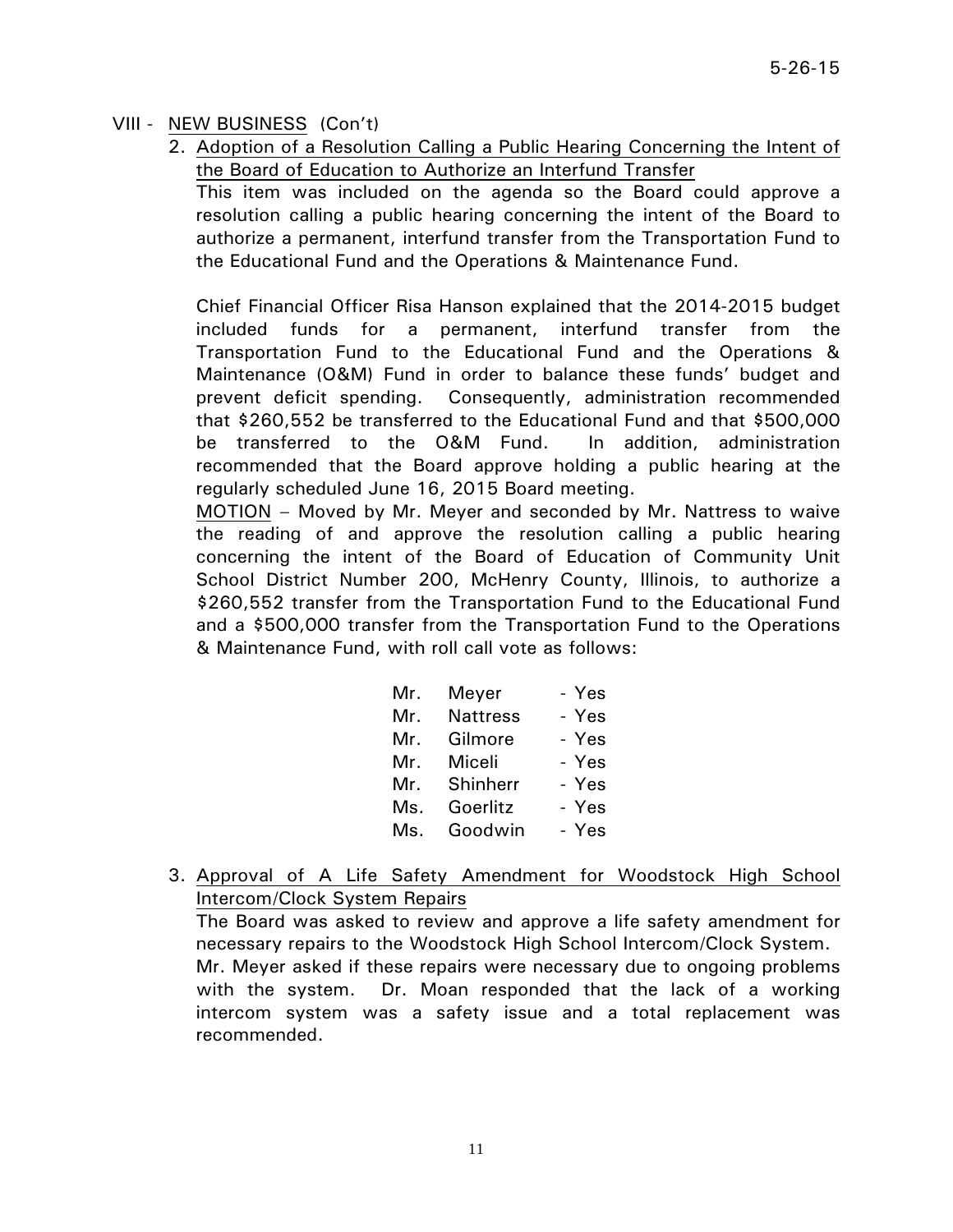## VIII - NEW BUSINESS (Con't)

3. Approval of a Life Safety Amendment for Woodstock High School Intercom/Clock System Repairs (Con't)

MOTION – Moved by Mr. Nattress and seconded by Mr. Goerlitz to approve the Life Safety Amendment to replace the Woodstock High School Intercom/Clock System for an approximate cost of \$144,000, yet to be bid, with roll call vote as follows: (On File)

| Mr. | <b>Nattress</b> | - Yes |
|-----|-----------------|-------|
| Mr. | Goerlitz        | - Yes |
| Mr. | Miceli          | - Yes |
| Mr. | Shinherr        | - Yes |
| Mr. | Gilmore         | - Yes |
| Mr. | Meyer           | - Yes |
| Ms. | Goodwin         | - Yes |

4. Renaissance Field Turf Presentation (On File)

Information was presented on a proposal for the installation of a multi-use surface on Larry Dale Field at Woodstock High School. Presenters included information on the proposed plan, costs, funding and timeline.

 During the presentation, Mr. Gilmore asked what the project entailed. Athletic Director Glen Wilson responded that the multi-use surface installation would meet minimum field requirements without enlarging the current field and impacting the existing track. In addition, Mr. Wilson detailed community donations that would fund the project.

 Mr. Meyer asked how the project timeline was determined and he inquired whether the community had an opportunity to hear the proposal. Woodstock High School Principal Justin Smith responded that the proposal was presented to neighborhood residents the previous week and he added that the timeline was developed with the objective of immediate impact on students in mind.

 Ms. Goodwin asked about ongoing maintenance costs and Director of Buildings and Grounds Ken Roiland responded that equipment costs would total approximately \$5,000.00. Mr. Roiland added that after about four years an additional \$4,000.00 would be needed to turn over the multi-use surface. A representative from the engineering firm Gewalt Hamilton noted that the multi-use turf would need to be replaced in approximately ten years at a replacement cost of \$350,000 to \$400,000.

After the presentation, community members addressed the Board.